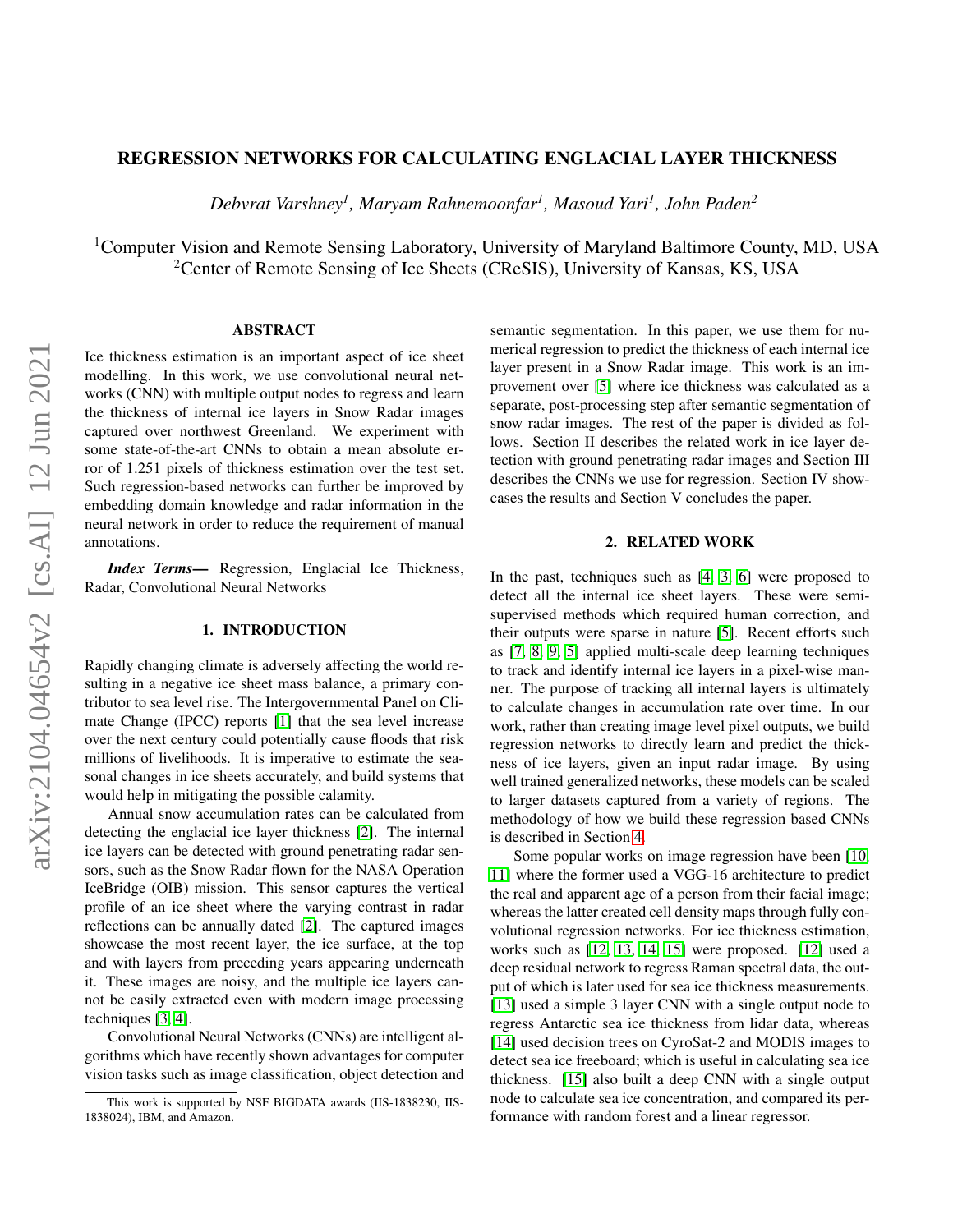In this work, we set up multi-output regression networks where each output node can estimate the thickness of each individual internal ice layer.

## 3. DATASET

We use ultra-wideband Snow Radar data captured over northwest Greenland by the Center for Remote Sensing of Ice Sheets (CReSIS) in 2012 during the OIB Arctic campaign. This instrument has a vertical resolution of 4cm per pixel in snow and is designed to detect shallow annual layers in the ice sheet. [\[3\]](#page-3-0). This dataset contains 2361 training images along with 260 test images. Ice layers in this dataset were sparsely detected by [\[3\]](#page-3-0), which were further processed by [\[5\]](#page-3-2) to remove incomplete layers. We use the latter work's processed layers for calculating the mean thickness of each layer, and treating these thickness values as our 'ground truth' for regression. A sample Snow Radar image, its layers from [\[5\]](#page-3-2) and their mean thickness values are shown in Figure [1.](#page-1-1) This dataset contains a maximum of 27 detected layers, which has been pre-computed from the labelled dataset.

<span id="page-1-1"></span>

Fig. 1: (a) A sample snow radar image, (b) its labels from [\[5\]](#page-3-2) and (c) mean thickness of the labelled layers, in terms of number of pixels.

### 4. METHODOLOGY

<span id="page-1-0"></span>Regression networks are those that predict continuous values of a variable, rather than discrete labels as those predicted in classification networks. The predicted variables can take any value, including decimal values. For preparing our ground truth for regression, we calculated the thickness of each layer in every image from the ground truth (Figure [1b\)](#page-1-1). For calculating the thickness of each layer, we first calculated the number of pixels for each label in the ground truth image, and then divided it by the total number of columns (width) of the image. This would give the mean number of rows per column for every label, which corresponds to the average thickness of each layer (Figure [1c\)](#page-1-1). We also pre-calculated the maximum number of layers in our ground truth, which was found to be 27.

Once we had the ground truth thickness values prepared, we built our regression network. We used classification networks like InceptionV3 [\[16\]](#page-3-13), DenseNet [\[17\]](#page-3-14), ResNet50 [\[18\]](#page-3-15), Xception [\[19\]](#page-3-16) and MobileNetV2 [\[20\]](#page-3-17) as baseline models and added a global average pooling layer along with a fully connected layer of 1024 neurons, to the output of the baseline models. Finally, we added a fully connected layer of 27 nodes to each model, which corresponds to the number of layers and thickness values we want to predict in every image during inference. The overall architecture is shown in Figure [2.](#page-1-2) Here, 'DCNN' is a deep convolutional neural network, such as InceptionV3, DenseNet, Xception etc. 'FC' represents fully connected layers, with the number of nodes shown in the parenthesis. FC1 contains 1024 nodes and FC2 contains 27 nodes. 'GT' is the ground truth in terms of thickness estimates. As this was a regression problem, instead of classification, we used a ReLU activation instead of Softmax. We also compared our work with the output of [\[5\]](#page-3-2) where thickness was calculated as a post-processing step.

<span id="page-1-2"></span>

Fig. 2: Regression network for calculating the thicknesses.

#### 4.1. Baseline CNN models

Each of the networks InceptionV3, DenseNet, ResNet50 [\[18\]](#page-3-15), Xception, and MobileNetV2 have significantly contributed to the field of computer vision by introducing a unique design element, such as the skip connections and residual blocks in ResNet, the multi-scale architecture in Inception and depthwise separable convolutions in Xception. DenseNet contains shorter connections between layers close to the input, and those layers close to the output. For each layer, feature maps of all preceding layers are used as input and thus help in feature propagation and reducing the vanishing gradient problem. MobileNetV2 helps in taking a low-dimensional compressed representation of the input, and filters it with lightweight depthwise separable convolutions. Such an architecture made it efficient for processing images through mobile devices.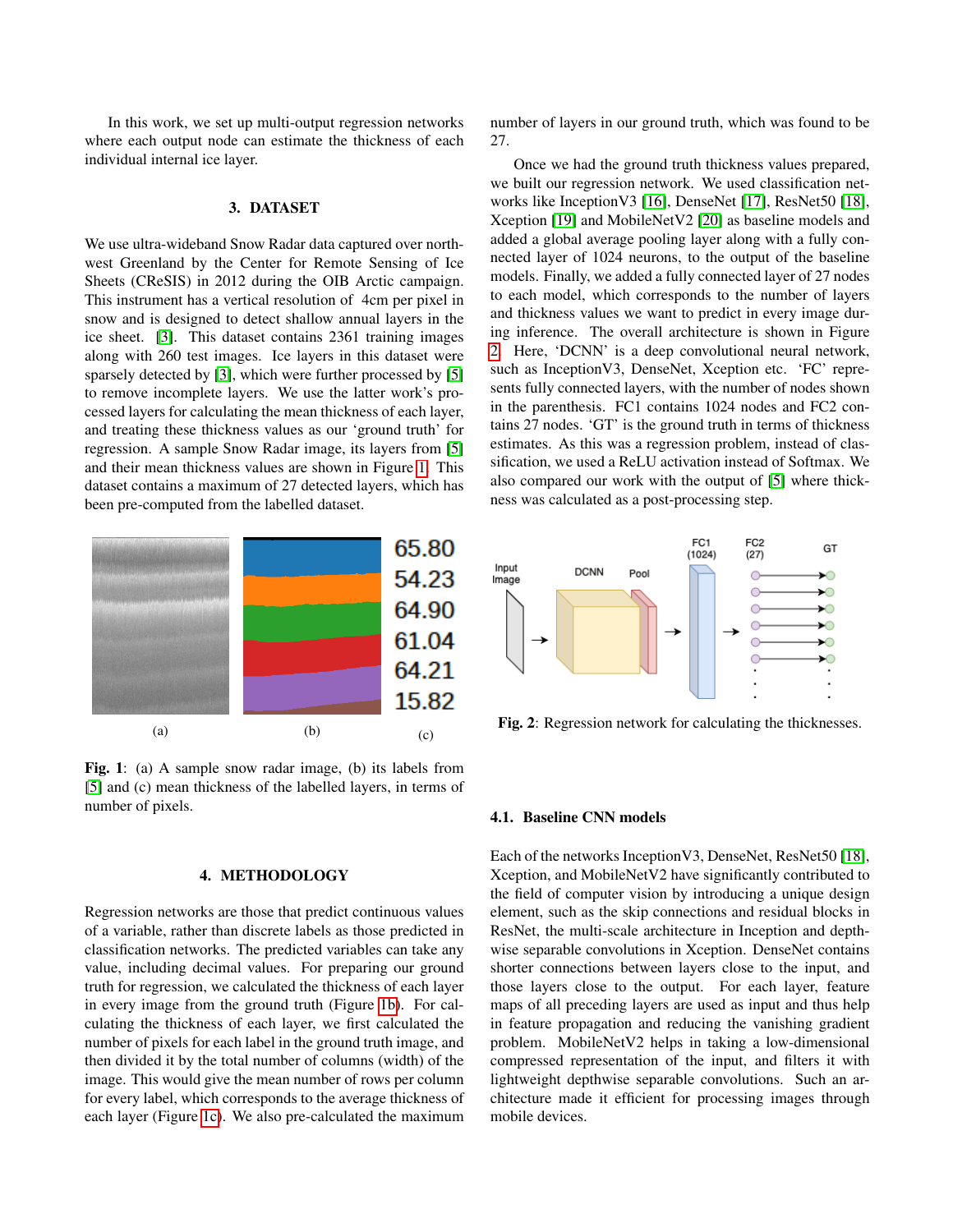## 4.2. Experimental Setup

All networks were trained for 100 epochs with the Adam optimizer [\[21\]](#page-3-18) having a learning rate of 0.0001 and a batch size of 32. They were trained to minimize the mean absolute error (MAE) given by Equation [1,](#page-2-2) where  $p_i$  is the predicted thickness (in pixels) by the neural networks and  $t_i$  is their thickness (in pixels) from ground truth labels.  $k$  is the number of labels, which is 27 in our case. We used an NVIDIA GeForce RTX 2080 Ti GPU with an Intel Core i9 processor for our experiments.

<span id="page-2-2"></span>
$$
MAE = \frac{\sum_{i=1}^{k} |p_i - t_i|}{k} \tag{1}
$$

### 5. RESULTS AND DISUCSSION

<span id="page-2-3"></span>

Fig. 3: The networks marked in the legend were used as baseline models (DCNN) of Figure [2.](#page-1-2) The plot here shows their loss curves.

<span id="page-2-4"></span>

| Baseline Model (DCNN) | Train | <b>Test</b> |
|-----------------------|-------|-------------|
| Inception V3 $[16]$   | 1.645 | 2.145       |
| DenseNet121 [17]      | 0.642 | 1.307       |
| ResNet50 [18]         | 0.595 | 1.251       |
| Xception [19]         | 1.472 | 1.966       |
| MobileNetV2 [20]      | 1.490 | 2.132       |
| post-DeepLabv3+[5]    | 2.36  | 3.59        |

Table 1: Mean absolute error (MAE) in pixels computed over the training and test set through our regression networks.

This section highlights the results that we achieved and gives a brief analysis. The loss curves of the five networks we trained are shown in Figure [3](#page-2-3) and the MAE achieved by each of them is shown in Table [1.](#page-2-4) This table also compares the MAE achieved by [\[5\]](#page-3-2) as the post-DeepLabv3+ model. From Figure [3](#page-2-3) we see that ResNet50 trained much more quickly, achieving a lesser MAE before any other network. On the other hand, Table [1](#page-2-4) shows that InceptionV3 gave the largest MAE followed by MobileNetV2, Xception, DenseNet121, and then ResNet50. InceptionV3 was built to cater to images having the same object of different sizes. Hence, the architecture was introduced with multiple  $5 \times 5$  and  $3 \times 3$  convolutions on the same input image. We note that although such a feature might be helpful for a dataset such as ImageNet [\[22\]](#page-3-19), this is not useful for the CReSIS dataset where ice layers are generally of the same size and width. We see that ResNet50, with its skip connections in the residual blocks and DenseNet, with its densely connected network give the lowest (best) MAE values. Further, depthwise convolutions, present in Xception and MobileNetV2 architectures, were found to be much more useful than the inception modules of InceptionV3. Thus, residual learning, or densely connected networks, where each layer is connected with all of its succeeding layer helps in network learning and reducing the number of weights required. Such network strategies help in feature propagation and efficient extraction of image features.

Overall, obtaining a mean absolute error of approximately 0.6 to 1.2 pixels is good since it translates to just 2 to 5 centimeters of error in ice layer thickness, which are on the order of 1 meter in thickness. Thus, using regression networks has been especially useful, since they directly learn the layer thickness values, rather than first learning the spatio-contextual (pixel-wise) distribution of ice layers as in [\[5\]](#page-3-2).

#### 6. CONCLUSION

This work saw the successful use of CNNs in regressing ice layer thickness values, which is an important requirement for climate studies. Further, the skip or dense connections from ResNet and DenseNet were found to be more useful than depthwise convolutions or the inception module. Directly regressing for layer thickness values is much more useful than performing semantic segmentation and calculating thickness as a post-processing step. For future work, such regression networks can be combined with domain knowledge in order to retrieve accurate information with lesser number of labels.

#### 7. REFERENCES

- <span id="page-2-0"></span>[1] T. Stocker, D. Qin, G. Plattner, M. Tignor, S. Allen, J. Boschung, A. Nauels, Y. Xia, V. Bex, and P. Midgley, "Summary for policymakers," 2014.
- <span id="page-2-1"></span>[2] B. Medley, I. Joughin, S. B. Das, E. J. Steig, H. Conway, S. Gogineni, A. S. Criscitiello, J. R. McConnell, B. E. Smith, M. R. van den Broeke, J. T. M. Lenaerts, D. H. Bromwich, and J. P. Nicolas, "Airborne-radar and ice-core observations of annual snow accumulation over thwaites glacier, west antarctica confirm the